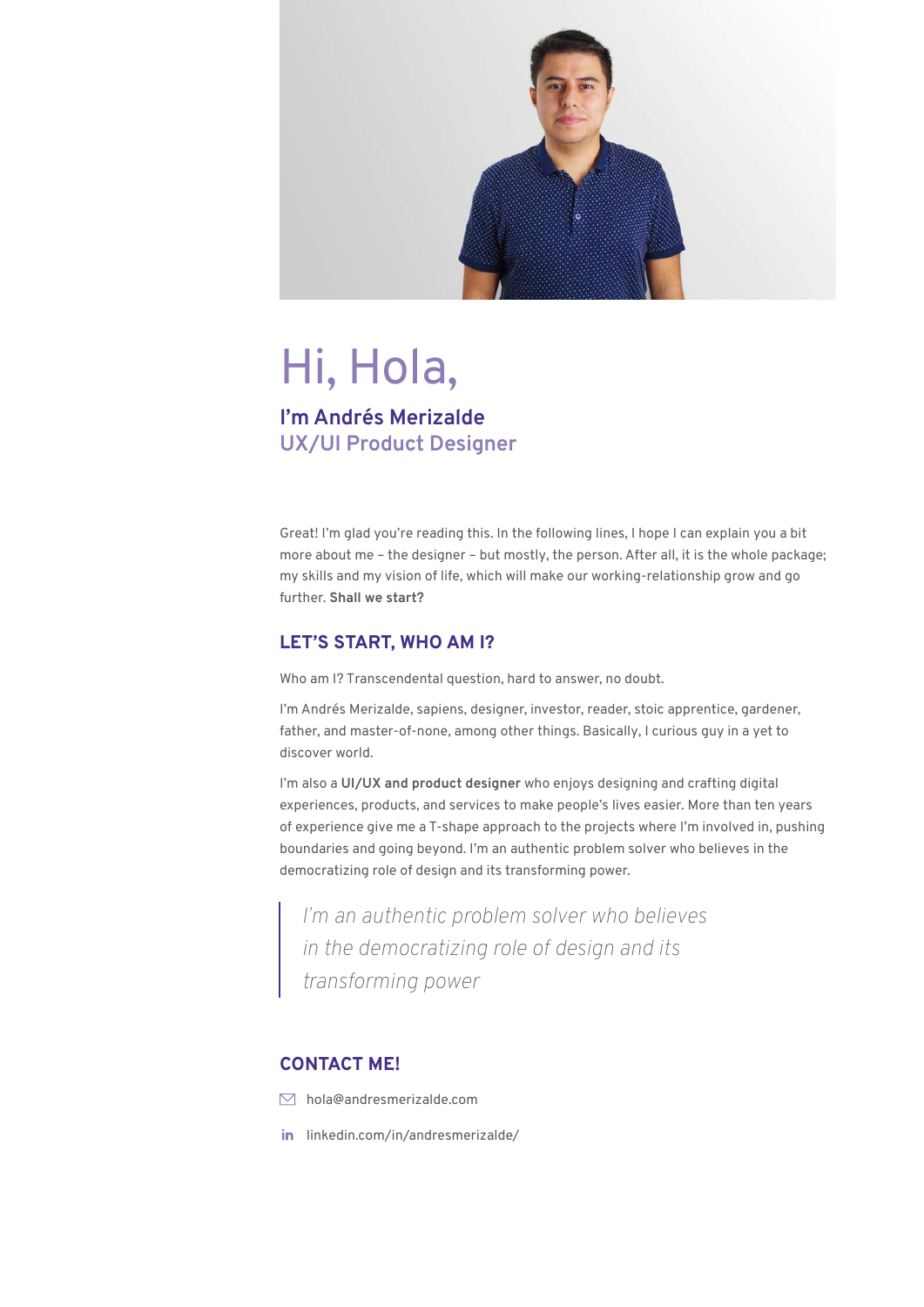# **WORK EXPERIENCE**

**Current UOC Universitat Oberta de Catalunya |** Assistant Lecturer Interaction Design (IxD)

**2021**

**2021**

**2021**

**2018**

Assistant lecturer for Interaction Design subject within the

Digital Desing and Creation Degree.

#### **Current BANC SABADELL |** Product/Service Designer

I'm part of the servicing branch whose focus is to offer the best daily banking experience for our costumers.

Projects ranging from a better experience with their cards, to working to achieve the 5-star review for our products and services in all the different channels.

**PASIONA CONSULTING** UX/UI Designer

I designed experiences that improve the relationship between users and stakeholders and business goals with products and services. I've worked designing a wide range of products such as apps for time control, logistics management software, intranets or corporative apps. Furthermore, I've been able to participate in the commitment to offer accessible products and services through different projects ranging from health app assessments to design HR software management platforms.

Please find below some of the projects in which I have worked.

#### **Insurance company**

Lead researcher and service designer roles for improving a software who centralizes security and vulnerability testing for the whole company ecosystem of product and services.

#### **Camper Xpress**

Brand and UI design for a camper and motorhome renting website. Part of a bigger project which covers the whole process of renting and management: public website, owner's management and admin configuration.

#### **T-systems**

Ä

ò

UI design of a modern, agile and a customizable SaaS platform for teams. The way it has been designed allows the company to provide an easy and fast customization.

#### **Insurance company**

WCAG 2.1 Level AA accessibility assessment of a portal which allows company's internal communication. Beyond the assessment results and report, I have updated several design components to match the required criteria and update company's design system.

#### **URIACH APP**

UX/UI design of a multiplatform app which centralizes pharmaceutical's company information. It allows the management of different processes and enhance the relationship with the employees in a simple and fast way, creating an aligned and committed community.

*UX Design, Interaction Design, Teaching*

*UX Design, Service Design, User Test, Research, wireframing, prototyping, design systems*

*Accessibility, research, interviews, personas, empathy map, stakeholder map, user flows, customer journey, hierarchy, wireframes, mock-ups, design systems, heuristic evaluation, DevOps, Sketch, Invisiona, Zeplin, Miro, Adobe, Lookback, Optimal Workshop, Office 365* 

*User research, user interviews, user journeys, workshop facilitation prototyping, wireframing*

*Benchmarking, user journeys, Branding, UI Design.*

*UI Design, Asset preparation, Design system*

*Accessibility, Assessment, UI Design, Design optimization, Documentattion*

*User research, user test, user flows, user journeys, wireframing, prototyping, design system, scrum*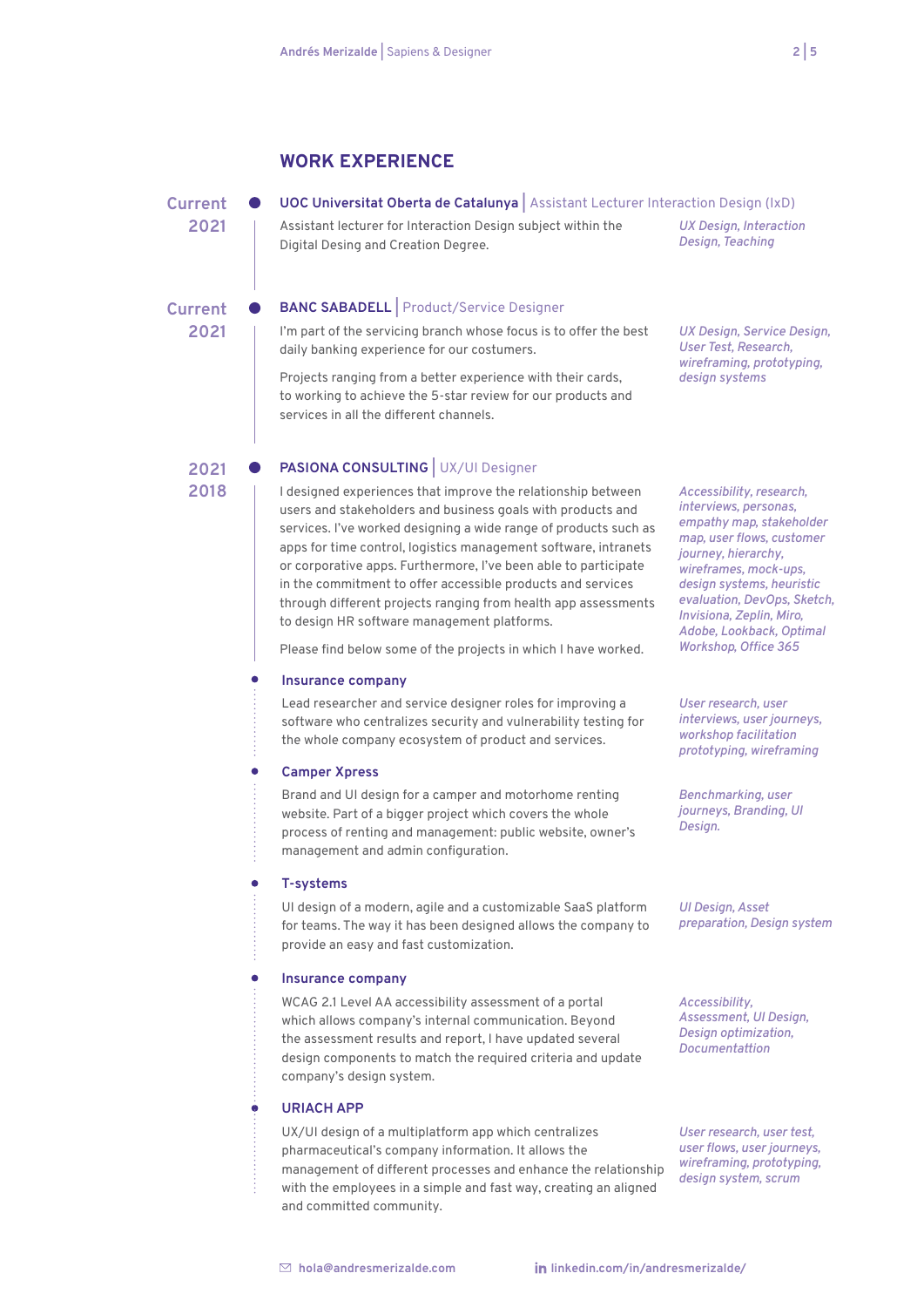#### **DMG MORI**   $\bullet$

UX/UI design of an integrated SaaS platform where user are able to check the status of any machine's manufacturing project right away and wherever they are. Every user could input its own information, it is shared and sync with the whole team trough automatic notifications triggers for the next step in the process.

#### **TIC SALUT Accessibility Assessment**

Heuristic analysis and certification for Health and Social Welfare apps for "Fundació TIC Salut" (Catalan's Government Health Foundation). This accreditation is granted through a series of parameters related to usability, user experience, visual identity and accessibility.

#### **GOTAL FNT HR**

Design of a web-based product for HR management that is highly customizable and scalable, but above all, the software meets the WCAG 2.1. Level AA accessibility criteria.

#### **Insurance company**

UX/UI design of a web-app that digitizes and centralize several processes and tasks to control, manage and automate insurance closing procedures.

#### **CHIESI**

**2017 2012** UX/UI design for an iPad app that allows sales representatives to manage promotional health products in an agile way. The app learns their habits and their patterns through customization, monitoring and activity.

#### **AMATE AUDIO | CX &** Design Lead

I was a key part in the renewal and expansion of the company, both at the corporate and organizational level.

I directed the company's design and communication department, actively participating in the development of many products, from conception to execution. From the first sketch; I have listened to his first words and sounds to finally go on the market to captivate the users. I have portrayed them, named them, endowed with a personality, a language and a story to tell.

### 2016 **•** andresmerizalde.com | Design Consultant

There is life beyond my full-time job. I have played in different projects such as branding, editorial design, communication strategies, art direction, marketing, photography, web design and business development. Helping small businesses ti be more coimpetitive.

# **2011 ● AFIRMA** Designer<br>2010 **b** the strategic ICTs

**2010** In this strategic ICT consultancy based in Sant Cugat, I worked on different projects ranging from branding, editorial design to advertising, illustration and communication.

*User research, user flows, user journeys, user stories, wireframing, prototyping, design systems, scrum*

*User research, heuristic analysis, accessibility*

*Wireframing, user testing, prototyping, accessibility, scrum*

*User research, user interviews, user journeys, prototyping, wireframing*

*Benchmarking, user flows, user test, wireframing, prototyping*

*Art direction, marketing, graphic design, branding, stratregy, comunicación, advertising, marketing, editorial design, 3D rendering, newsletters, photography, Adobe, Hubspot, Hootsuite, Rhinoceros, Vray, Cinema 4D*

*Design, art direction, editorial design, photography, strategy, marketing, Adobe, 3D, Wordpress*

*Design, communication, editorial design, advertising, illustration, branding*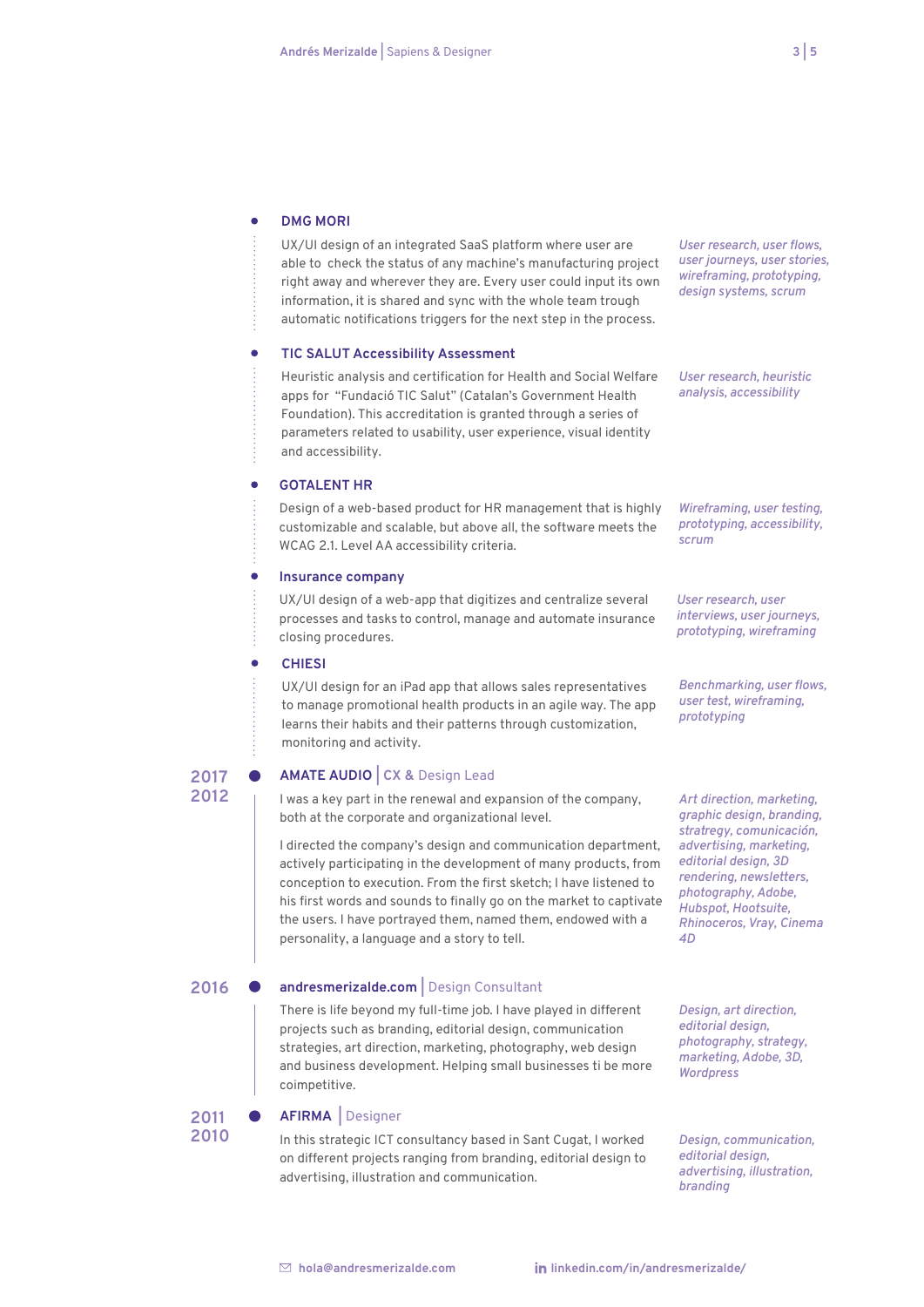# **EDUCATION**

#### **2021 Design and digital Creations Degree | UOC Universitat Oberta de Catalunya**

Higher studies focused on the development of creative solutions that respond to social, cultural and business demands in a committed, sustainable and forward-looking manner. Design in a holistic perspective integrating graphic design, communication and UX design with a humanistic and cultural perspective in tune with new trends such as the maker movement, the hacker ethic and free culture. These studies promote a collaborative, open, sustainable and responsible professional design activity.

# **Service Design Executive | UXER SCHOOL**

*Design, UX, UI, graphic design, digital creations, branding, ethical design, HCD, sustaninibality, culture, research, video, animation, web design*

*Research, interviews, soft skills, contextual observation, desk research, service safari, ethnography, co-design, costumer journey, service blueprint*

**2020**

**2016**

**2015**

**2013 2010**

A 24 sessions and 72 hours intensive program designed to acquire a holistic vision for analyzing, mapping, prototyping and implementing product and services for enhancing the relationship between the company and its customers' needs. I'm gaining an indepth understanding of the user, its context, the business and the technology to be able to activate the necessary levers within the company that promote the value proposition for the brand.

#### **2017 User Experience Immersive | UXER SCHOOL**

An 8 weeks and 64 hours intensive program designed to explore and act trought the whole User Experience process. I learnt severial skill acquired through practice, both individually and in teams as users' research, wireframing and prototyping plus design thinking tools with the aim of solving problems in a creative and agile way.

#### **2016 Marketing Digital and Social Media Postgraduate | Seeway**

Studies oriented to manage and optimize marketing processes with a 360º approach. Strategies to implement digital marketing combined with different design techniques for positioning, evaluation, analysis and in order to achieve greater visibility and volume traffic. A new and modern perspective, full of possibilities and tools to save time and above all connect more effectively with customers.

**HNC Product and Industrial Design | Terrassa Escola d'Art** Studies focused on the development of products and objects taking into consideration their technical and manufacturing features matched with their functionality and the relationship

*Strategy, SEO, SEM, analytics, social media, content marketing, inbound, KPI, ROI, email marketing, automatización,*

*UX, UI, design research, agile, sketching, design thinking, business design, wireframing, prototyping, digital experiences*

*Industrial design, sketching, drawing, materials, users, CAD, 3D modelling, manufacturing, prototyping*

#### **2010 HNC Graphic Design | Terrassa Escola d'Art** 2007 | Studies focused in building and communicating graphic messages in an understandable and visually interesting eyecatching way. Graphic communication responds to solutions of all kinds, such as branding, adverstising or packaging. *Graphic design, branding, photography, illustration. Editorial design, packaging, photography, illustration. advertising*

that is established between objects and users needs

**2006 First Cambridge Certificate in English (Nivel B2) | University of Cambridge – London**

understanding.